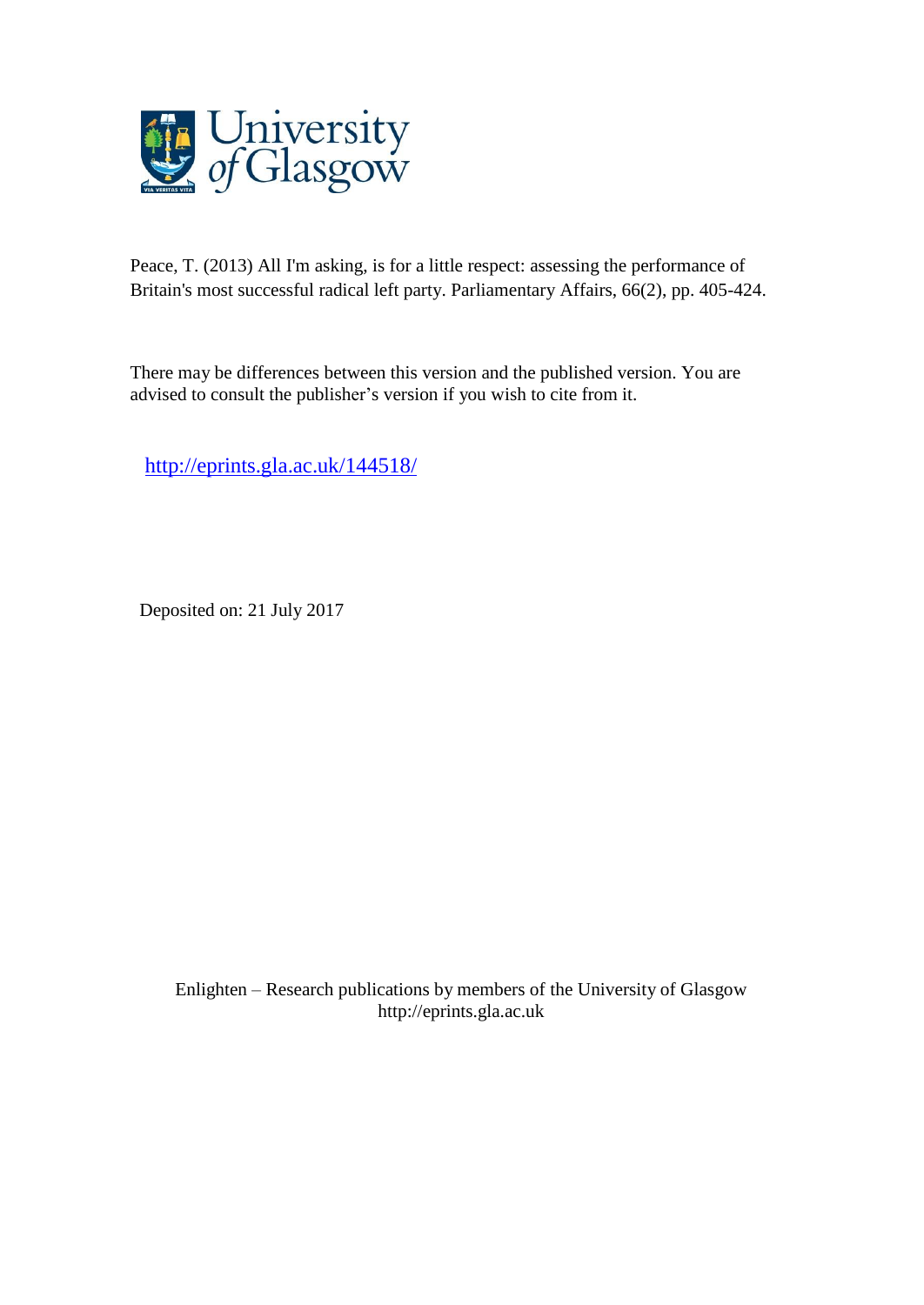# **All I'm asking, is for a little Respect: assessing the performance of Britain's most successful radical left party**

BY TIMOTHY PEACE<sup>1</sup>

# ABSTRACT

*This article offers an overview of the genesis, development and decline of the Respect Party, a rare example of a radical left party which has achieved some degree of success in the UK. It analyses the party's electoral fortunes and the reasons for its inability to expand on its early breakthroughs in East London and Birmingham. Respect received much of its support from Muslim voters, although the mere presence of Muslims in a given area was not enough for Respect candidates to get elected. Indeed, despite criticism of the party for courting only Muslims, it did not aim to draw its support from these voters alone. Moreover, its reliance on young people and investment in local campaigning on specific political issues was often in opposition to the traditional ethnic politics which have characterised the electoral process in some areas.* 

When the British public awoke on the morning of Friday  $6<sup>th</sup>$  May 2005 most would have been unsurprised to discover that the Labour Party had clung on to power but with a reduced majority, as had been widely predicted. What few had expected was that one of those lost seats would have gone to the former Labour MP George Galloway and his Respect party (hereafter Respect). This was the first time a party to the left of Labour had won a seat in parliament since 1951. Respect also managed to elect a number of local councillors between 2004 and 2010 and at one point was even the official opposition to Labour on the council of the London borough of Tower Hamlets. Despite these modest gains, it is perhaps unsurprising that this party has been rather neglected by scholars of politics.<sup>2</sup> After all, one could justifiably argue that attention should not be devoted to 'single issue parties' that represent a mere protest vote amongst one particular community. This article endeavours to dispel some of the assumptions held about Respect and its supporters. It is also argued that despite its gradual decline since 2008, the emergence of the party constitutes an interesting experiment in local democracy. It mobilised a number of activists with no previous experience of party politics and its grassroots campaigns shook up the electoral landscape in a number of previously safe Labour heartlands. This coincided with a general increase in the representation of minor parties and independents in the UK.<sup>3</sup> The article gives an overview of the formation and early development of Respect and analyses its electoral fortunes. It also charts its inexorable decline after the split from the Socialist Workers Party (SWP) in late 2007. Consideration is then given to how Respect was able to mobilise its supporters during elections and the reasons for its success, particularly amongst some Muslim communities in Britain.

# *Founding and early electoral contests*

The origins of Respect are to be found in the British anti-war movement that developed from late 2001 onwards and culminated in the massive demonstrations against the invasion of Iraq on  $15<sup>th</sup>$ February 2003. The Stop the War Coalition (StWC) was officially set up on 21st September 2001, and the SWP, the largest radical left grouping in the UK, took a leading role. One of the novel aspects of the anti-war movement was the sizeable contribution of British Muslims and in particular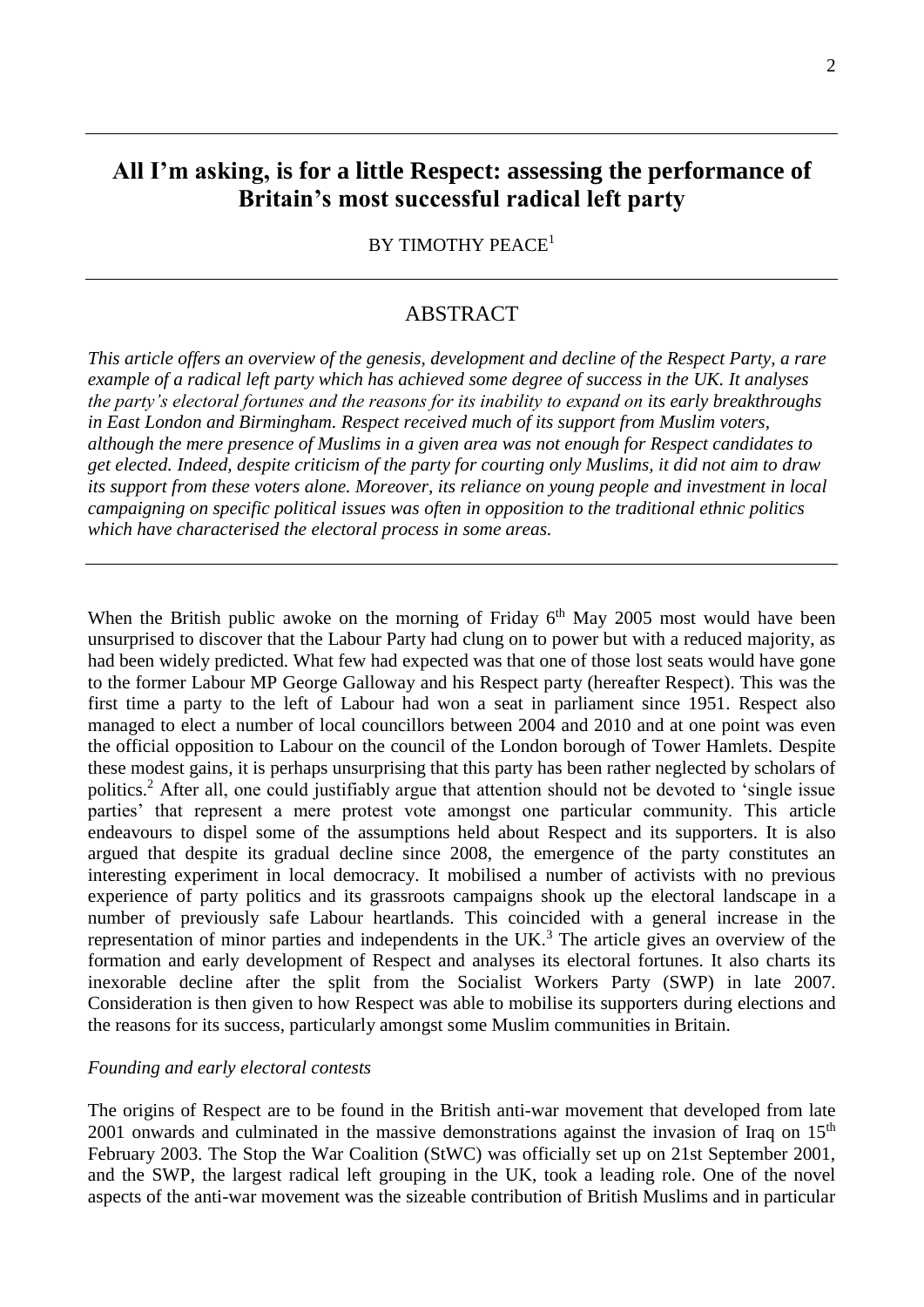the politicization of young Muslims with no previous experience of political activism. Salma Yaqoob became the leader of the StWC in Birmingham and she quickly emerged as an important figurehead for the movement. Eventually, the hitherto largely unknown Muslim Association of Britain (MAB) became an official partner of the StWC in the organisation of demonstrations where their placards became omnipresent.<sup>4</sup> A number of rebel Labour MPs also associated themselves with the StWC including Katy Clark, Jeremy Corbyn, Tam Dalyell, George Galloway and Alice Mahon. Tony Benn, who had retired as an MP in 2001, was elected as the coalition's president. The electoral fallout for Labour after the invasion of Iraq became clear when it lost a series of council seats in local elections in Birmingham and Leicester in May 2003, both cities with a sizeable Muslim population. Labour lost control of Birmingham city council after 19 years in power and it was clear that Muslim voters had played a crucial role as 11 of the 39 seats lost by Labour were from the inner city wards with a large number of Muslim residents. Later that year, Labour also came second to the Liberal Democrats in a parliamentary contest when Sarah Teather won a byelection in the previously safe Labour seat of Brent East. Adverse reaction to the Iraq War was again cited as a major contributing factor. George Galloway had been suspended from holding office in the Labour party in May 2003 and was eventually expelled from the party in October 2003 after being found guilty of four of the five charges of bringing the party into disrepute.<sup>5</sup> He then announced that he would stand against Labour in the 2004 European elections and 'seek to unify the red, green, anti-war, Muslim and other social constituencies radicalised by the war, in a referendum on Tony Blair'.<sup>6</sup>

Discussions subsequently began about forming an electoral coalition as an anti-war alternative that would federate all those to the left of Labour. This new party would be, in effect, the successor to the Socialist Alliance electoral list which had presented itself at the 2001 general election earning 57,553 votes, a respectable figure considering the low expectations of British socialists. However, those spearheading the new party sought to capitalise on the success of the anti-war movement and did not want to restrict themselves to the usual suspects of the radical left. The two main instigators of the project, Salma Yaqoob and the political activist and writer George Monbiot, were also looking to reach out to other constituencies that had been galvanised by the campaign against the invasion of Iraq such as peace activists and faith groups, particularly Muslims. In November 2003, a series of public meetings was organised under the heading "British Politics at the Crossroads" and it was decided to go ahead with the idea of creating a new party. 'Respect – the unity coalition' was officially launched at a convention on  $24<sup>th</sup>$  January 2004. The name was chosen as an acronym standing for Respect, Equality, Socialism, Peace, Environmentalism, Community, and Trade Unionism. A number of trade unionists were either closely involved in the project such as Linda Smith from the Fire Brigades Union (FBU) or were supportive of the party like Mark Serwotka of the Public and Commercial Services Union (PCS). After the disaffiliation of the National Union of Rail, Maritime and Transport Workers (RMT) from Labour in February 2004, some local branches subsequently voted to support Respect. In addition to the call for the end of the war and occupation in Iraq, the party's founding declaration called for an end to privatisation and the re-nationalisation of the railways. Nevertheless, it was unable to secure the full backing of any of the major unions despite being the only party calling for the repeal of 'Tory anti-union laws'. Attempts were made to create electoral pacts with the Green Party but these negotiations were also unsuccessful. The decision to then field candidates against the Greens led to the resignation of cofounder George Monbiot who argued that he could not 'continue to belong to a party which stands against the Greens in the European elections, particularly as this might endanger the seats of two of the best elected representatives in Britain: Caroline Lucas and Jean Lambert'.<sup>7</sup>

The resignation of Monbiot was a blow but Respect activists had to focus their attention on the upcoming elections for the European parliament and the London Assembly to be held on June 10<sup>th</sup> 2004. Respect's manifesto for Europe boldly declared that: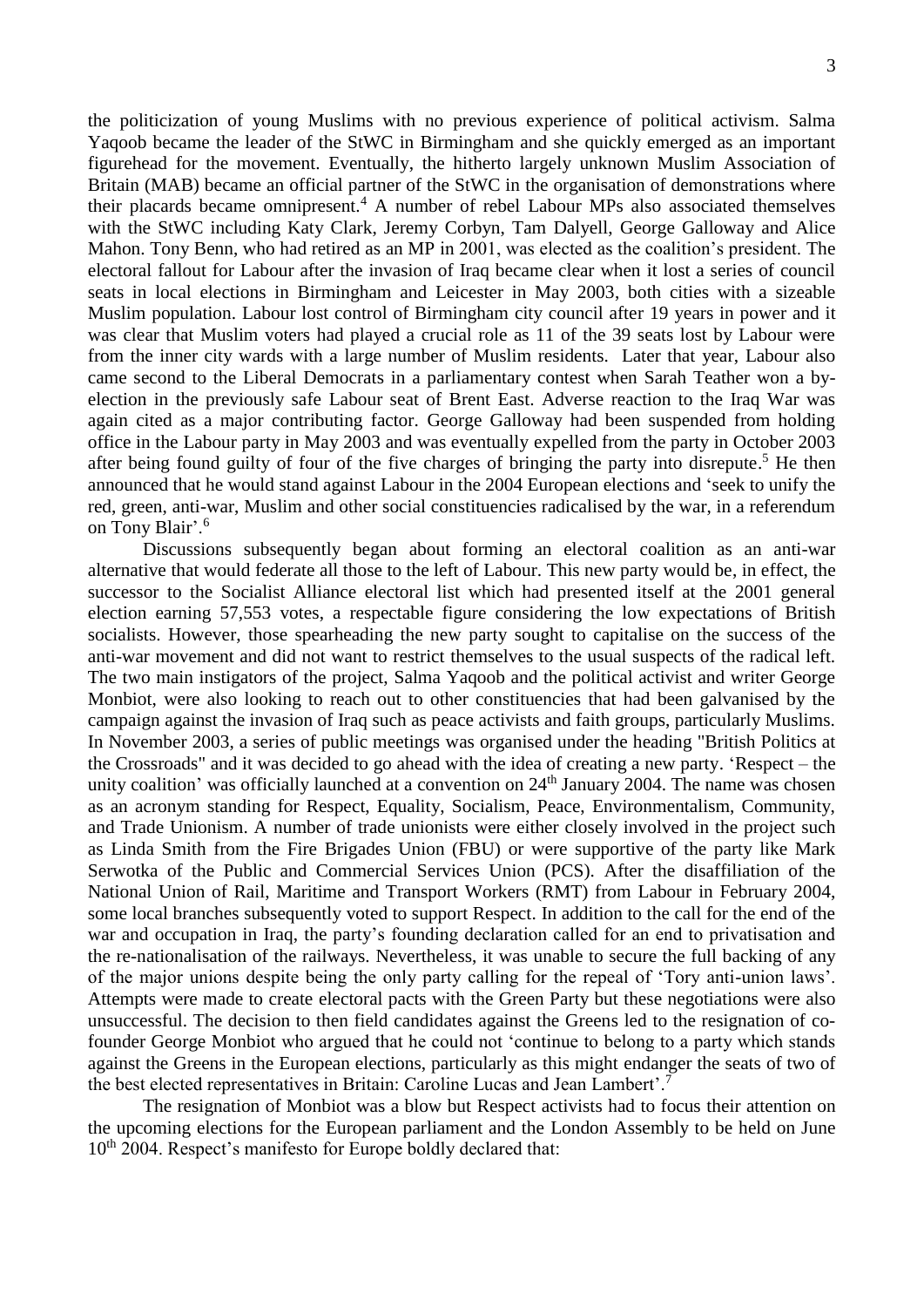We will campaign for a different Europe, a Europe based on need not profit. A Europe which is a clear alternative to global capital, which opposes militarism and war, which is open to the needs of the countries of the South, which defends human rights and human dignity. A Europe of solidarity and hope.<sup>8</sup>

In an attempt to galvanise the anti-war vote, Respect leaders attempted to bill these elections as a referendum on Tony Blair. Both contests used proportional voting systems and confidence of achieving success was high. Galloway, who was standing for election to the European parliament in London, predicted that they might end up with as many as five MEPs. This was certainly an overoptimistic claim given the recent enlargement of the EU which meant that there was a reduction in the number of seats on offer in the UK, a factor that would particularly affect minor parties. Many of those who stood as candidates had been closely involved in the anti-war movement. Lindsey German (convenor of the StWC) was Respect's London mayoral candidate, Anas Altikriti (MAB) headed the European list in the Yorkshire and Humber region and John Rees (SWP) was at the top of the Respect list in the West Midlands. The party was widely derided by many in the media as just another single-issue party destined to disappear quickly from the electoral landscape.<sup>9</sup> Nevertheless, Respect polled a quarter of a million votes in the European election and George Galloway received 91,175 votes in London, a total which in previous years may have guaranteed him a seat.<sup>10</sup> The success of the United Kingdom Independence Party (UKIP) and the strong showing by the Green Party left Galloway and the other candidates empty handed however. It was a similar story in the London Assembly contest where Respect achieved 4.5% of the vote thereby also narrowly missing out on a seat.<sup>11</sup> However, the breakdown of their performance showed that they had outperformed all other parties in the London boroughs of Tower Hamlets and Newham gaining more than 20% of the vote in these areas. This indicated that in parts of East London with large Muslim populations, Respect could genuinely compete with the other parties. After only half a year of existence, Respect activists could be sufficiently proud of these results which were a huge improvement on previous performances by the radical left. In the local council elections that were held at the same time, the party failed to elect any candidates. However, one month later Oliur Rahman, east London branch chairman of the PCS, produced Respect's first election victory at a council by-election in the St Dunstans and Stepney Green ward of Tower Hamlets with 31% of the vote.<sup>12</sup> The party also performed reasonably well in parliamentary by-elections in Birmingham Hodge Hill (6.3%) and Leicester South (12.7%) which gave its activists increased impetus ahead of the forthcoming general election.

In December 2004, after winning a libel case against *The Daily Telegraph*, George Galloway announced that he would stand for election in Bethnal Green and Bow and challenge the Labour MP Oona King. Respect saw great potential for success in East London where three of the four sitting Labour MPs had voted in favour of the invasion of Iraq against the wishes of many of their constituents.<sup>13</sup> The other Respect candidates in this area for the 2005 general election were Lindsey German (West Ham), Abdul Khaliq Mian (East Ham) and Oliur Rahman (Poplar and Canning Town). The campaign in Bethnal Green and Bow was one of the most acrimonious in recent history. King accused Galloway of sexual impropriety (allegations she was later forced to retract) and Respect supporters of antisemitism after she was pelted with eggs at a Jewish memorial service. When asked how he felt about standing against one of the few black MPs, Galloway retorted that King had 'voted to kill a lot of women in the last few years. Many of them had much darker skins than her.<sup>14</sup> Galloway went to great lengths in order to secure victory and promised that if he won the seat he would step aside at the next election for a candidate of Bengali origin. Like other candidates before him, he made a trip to Bangladesh - where many residents of the constituency have family members - in order to drum up support. The 2005 general election saw Respect put forward 26 candidates in England and Wales. Nationwide, the party won on average 6.8% of the vote in the constituencies it contested and performed poorly in most areas with 17 of their candidates losing their deposit. However, in East London it was another story, where Galloway was elected by a margin of just 823 votes, overturning a Labour majority of over 10,000. His victory was one of the big stories of an election that saw minor parties make important gains.<sup>15</sup>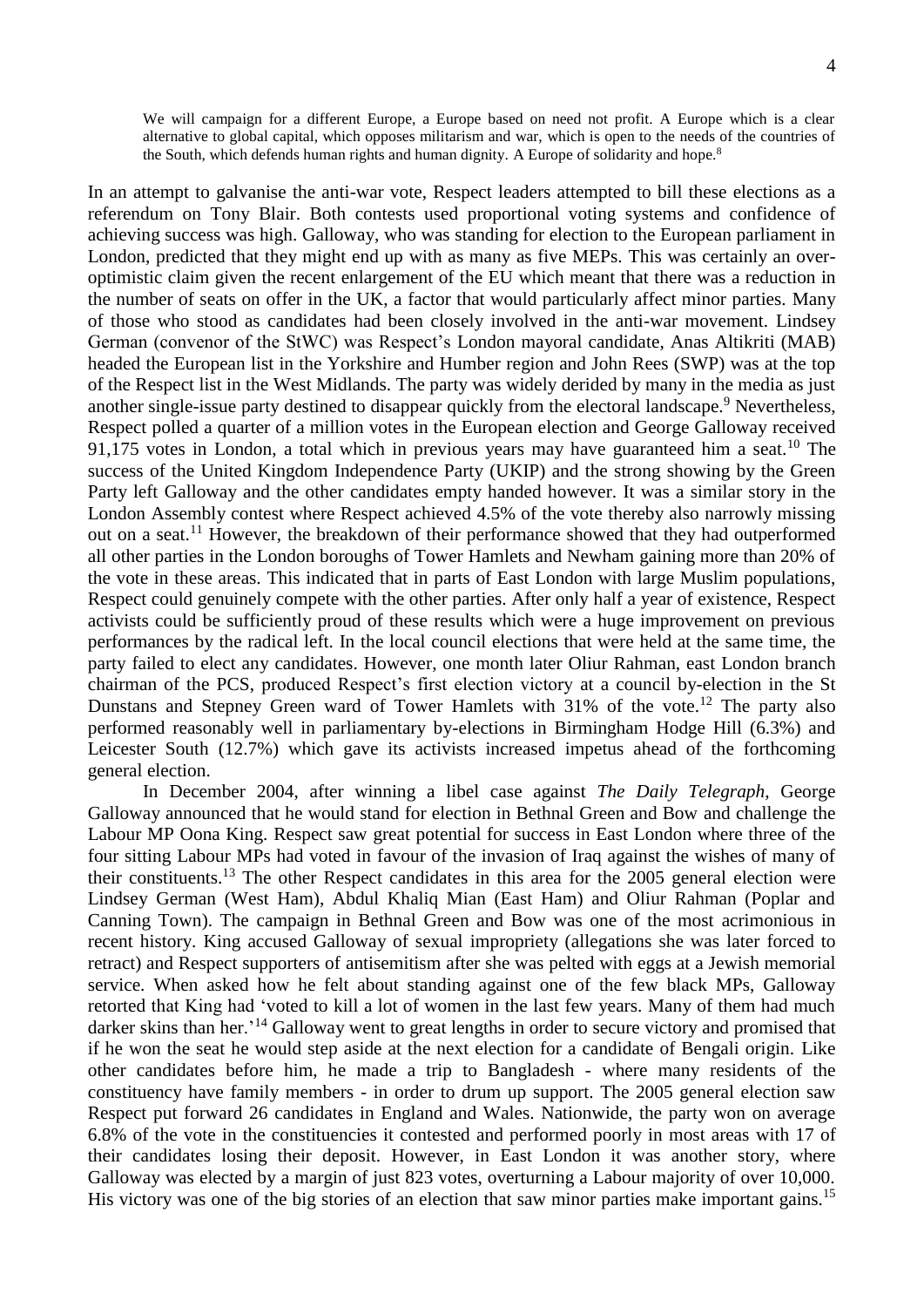Most will remember Galloway's victory for the notorious post election interview with Jeremy Paxman who repeatedly questioned him on whether he was proud of unseating one of the few black women in parliament.<sup>16</sup> The other Respect candidates in the East End also performed well, German and Mian both came second to Labour and Rahman was narrowly beaten into third place by the Conservatives. Salma Yaqoob finished second in the Birmingham Small Heath and Sparkbrook constituency with a credible 27.5% of the vote. By the end of the year, two Labour councillors and one Liberal Democrat had defected to Respect in the London borough of Newham.

2006 started with Galloway's participation in *Celebrity Big Brother* in an attempt to connect to a wider audience. This PR move backfired as many of his political speeches were censored by the producers and media attention focused on his impersonation of a cat and the abandonment of his constituents.<sup>17</sup> It did not harm the appeal of the Respect Party though as in the local elections in May the borough of Tower Hamlets saw the party's most impressive success to date with 11 new councillors being elected, subsequently making it the official opposition to Labour. Respect put forward over 150 candidates nationwide and in Newham, the 3 existing Respect councillors retained their seats although the party was disappointed to not have increased their presence in the council chamber after receiving 26% of the vote throughout the borough.<sup>18</sup> In Birmingham, Salma Yaqoob was elected as a local councillor with the party receiving a jaw-dropping 55% of the vote in the Sparkbrook ward, thereby becoming the first female Muslim councillor in the city. In local elections the following year, the party fielded 45 candidates but only added 3 councillors to their total (including a lone representative on Bolsover district council). The party had peaked and thus commenced a period of slow decline with Galloway suspended from the House of Commons for 18 days in July 2007 after the standards and privileges committee accused him of a lack of transparency regarding the financing of his charity, the Mariam Appeal. The resignation of a Respect councillor in Tower Hamlets triggered a by-election in August. Former Labour leader of the council Michael Keith attempted to win back the seat he had lost one year previously. However, to the surprise of many, Harun Miah managed to narrowly hold on to the seat for Respect.<sup>19</sup> Despite this victory, petty squabbles developed into deep divisions concerning the functioning and nature of the party. This eventually led to a split within the fractious coalition.

## *The split from the SWP and slow decline*

The SWP was a significant component of the 'unity coalition' and its activists had contributed massively to electoral campaigning. Two of its leading figures, Lindsey German and John Rees, were prominent leaders in Respect. Yet the relationship between the SWP and George Galloway was always strained. In late August 2007 he sent a letter to the national council pointing out the internal weaknesses of Respect, interpreted by many as a veiled criticism of the SWP. This developed into a heated argument between SWP leading lights and Galloway and led to internal tensions within the SWP itself which subsequently expelled two of its own members for failing to obey a leadership instruction to stop working as Galloway's parliamentary assistants. By the end of October, it became clear that the status quo could not continue and the SWP began to claim in their publications that there was 'witch hunt' inside Respect against socialists - a bizarre claim given the existence of other socialist factions. In a separate development, four Tower Hamlets councillors resigned the Respect whip on 29<sup>th</sup> October 2007. This was due to disagreements between Abjol Miah, leader of the Respect group in Tower Hamlets, and Oliur Rahman. The councillors who resigned the whip were accompanied during their press conference by John Rees.<sup>20</sup> By November 2007 then, the party had split into two rival factions. The first mainly consisted of those connected to the SWP and included the rebel councillors. The second faction, initially entitled 'Respect renewal', was led by Galloway and Yaqoob and included prominent personalities such as the national chair Linda Smith.<sup>21</sup> The ensuing battle was characteristic of the faction fighting that has always plagued the radical left. Members of the Galloway faction changed the locks of the Respect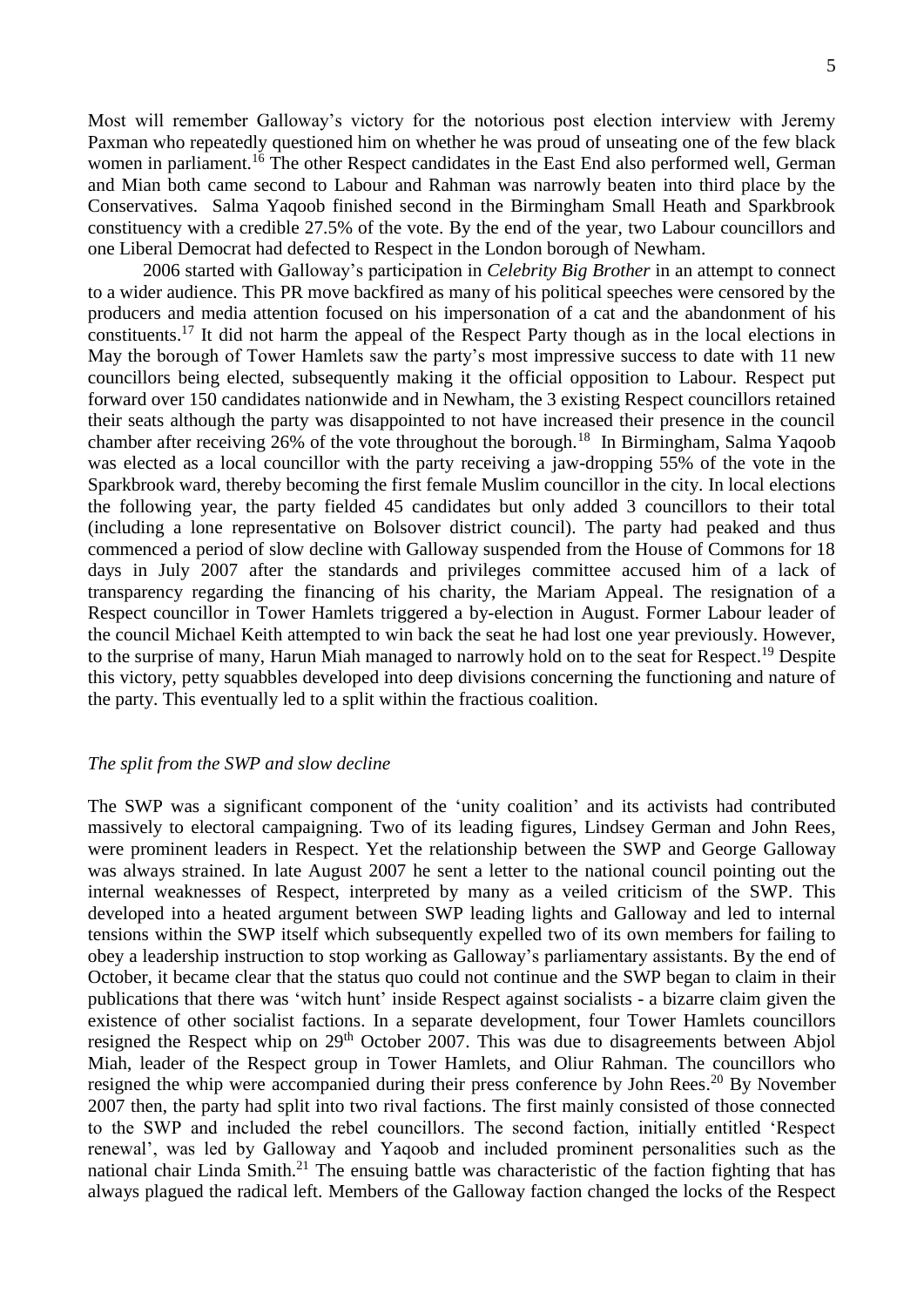national office, thereby barring access to SWP supporters. The party website, still controlled by members who were affiliated with the SWP, maintained that *they* were the real party and that Galloway had simply left. The culmination of this farce was the hosting of two separate Respect conferences on November  $17<sup>th</sup> 2007$  where each side claimed that its conference was the only legitimate meeting of the party faithful.<sup>22</sup> The stalemate continued for another two months but the rules of the Electoral Commission meant that only one side could retain the Respect name for elections. As Nominating Officer, Linda Smith controlled the use of this name and so Galloway's faction eventually won the battle to be known as Respect. This was the most logical outcome as virtually all of the party's elected representatives and members of the national council had in any case already sided with Galloway.

Both Respect and the SWP breakaway faction - now renamed as The Left List, campaigned for the 2008 London Assembly election although Respect did not put forward a mayoral candidate.<sup>23</sup> The Left List's candidate Lindsey German polled just 16,796 first preference and 35,057 second preference votes, a substantial decrease from when she was the Respect mayoral candidate in 2004. Respect was still in disarray and only put one constituency candidate forward for the London Assembly election, unsurprisingly in the City and East constituency. Hanif Abdulmuhit fared reasonably well with 15% of the vote, however he still trailed the Labour and Conservative candidates by a significant margin. The London-wide top-up results for Respect were poor, the 2.4% they managed was a long way off the 5% threshold needed to win a seat. The party continued to regroup over the rest of 2008 and the conflict in Gaza which erupted late in the year gave Respect activists a new cause to campaign on. During 2009, the party, and Galloway in particular, put most of its resources into organising and raising funds for the Viva Palestina aid convoy to help alleviate the humanitarian situation in Gaza. The first convoy which left Glasgow on 14<sup>th</sup> February 2009 and arrived in Gaza just under one month later, was led by Kevin Ovenden who had been expelled from the SWP during the split in Respect. The party did not put forward candidates for the European elections of 2009, instead encouraging people to vote for either the Green party or the left-wing alliance No2EU. Two more aid convoys were organised before the end of a year which saw Galloway banned from Canada and by January 2010 he had also become *persona non grata* in Egypt. Looking towards the upcoming general election, Respect was targeting three seats. Galloway had announced that he would challenge fellow Scot Jim Fitzpatrick in the newly created Poplar and Limehouse constituency. Respect leader in Tower Hamlets council Abjol Miah was aiming to hold on to Galloway's seat in Bethnal Green and Bow and Salma Yaqoob, now leader of the party, was to contest Birmingham Hall Green. Council elections scheduled for the same day in Tower Hamlets and Newham meant that  $6<sup>th</sup>$  May 2010 would be a critical juncture for the party and its continued survival.

The Respect campaign started on a positive note when two Labour councillors in Tower Hamlets decided to defect to the party in March. The increasingly likely prospect of a hung parliament also meant that if the party were to elect two or three MPs, they could actually have some kind of influence in the House of Commons. Accordingly, Respect optimistically launched its 'manifesto for a hung parliament' on  $26<sup>th</sup>$  April in which it explained its three minimum conditions on which its MPs would consider supporting a government. Firstly, it called for a council house building programme to 'address the housing scandal across the country'. Its second demand, in keeping with its anti-war origins, was for the rapid withdrawal of British troops from 'illegal and pointless wars'. Finally, it called for a proportional voting system and the abolition of the appointed House of Lords. Responding to the expenses scandal, the party also claimed it would also push for the 'cleaning up of parliament'. Although it may have appeared rather presumptuous to dictate conditions to a prospective minority government, Respect needed to convince potential voters that it was a serious contender and that not only could it improve on the one MP from the last election but that its representatives could have an impact beyond their meagre numbers. This time around it would not be enough to rely on a protest vote from disaffected Labour supporters disillusioned with the decision to invade Iraq. Yaqoob's campaign was boosted when Lynne Jones, retiring Labour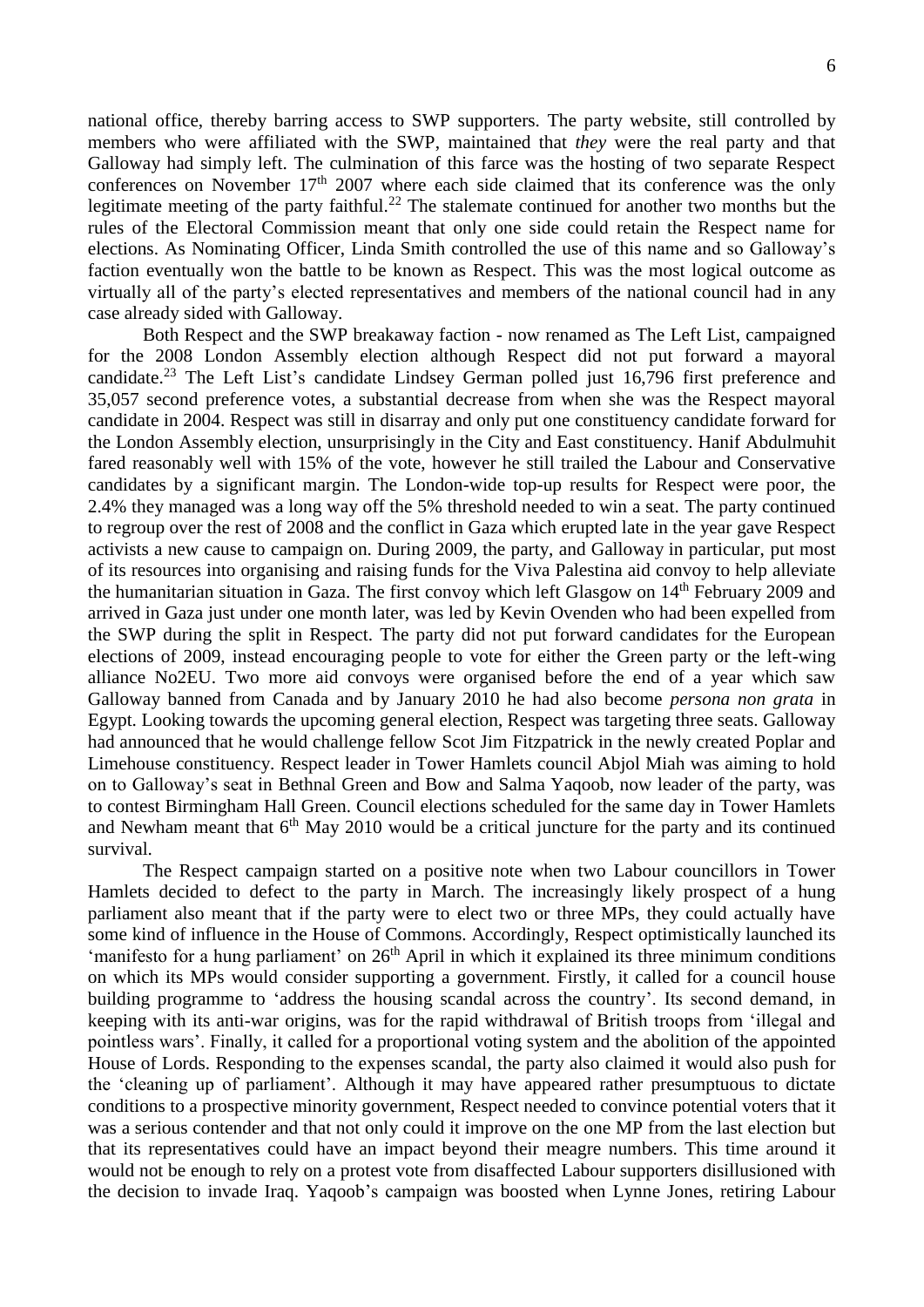MP for Birmingham Selly Oak, decided to back her for the Hall Green seat over the Labour candidate Roger Godsiff.<sup>24</sup> More good news followed when the Green party announced that it would not put forward a candidate against Yaqoob and also officially endorsed her candidacy. Respect had 10 candidates for the 2010 general election, mostly concentrated in London and the North West. Supporters were urged, however, to come to Birmingham to help canvass for Yaqoob who was also simultaneously campaigning to keep her seat on Birmingham city council. Unable to concentrate merely on the issue of Iraq, Galloway focused his campaign on discrediting sitting MP Fitzpatrick after an incident one year earlier when he decided to leave a Muslim marriage celebration because of gender segregation. The bridegroom involved in this incident even decided to stand as a Respect candidate at the Tower Hamlets council elections. Galloway also faced a strong challenge from the Conservative candidate Tim Archer whose quest to become the first Tory MP in the East End for over a century was helped by boundary changes that brought into the new Poplar and Limehouse seat the traditionally Conservative-supporting ward of Wapping and St Katherine's. In Bethnal Green and Bow, Abjol Miah concentrated his campaign on the issue of housing in a constituency where thousands are on the council house waiting list.

Both the general and local elections were unmitigated disasters for Respect. Not only did they fail to elect an MP, Galloway and Miah both finished back in third place achieving only 17% of the vote. To the surprise of many, Labour won both seats with relative ease. Godsiff also clinched Birmingham Hall Green although Yaqoob ran him even closer than in 2005 with a quarter of the votes polled and an 8% swing in her favour. Respect leaders put these results down to their core vote being swamped by an increase in turnout. Nationwide turnout was up by 4 percentage points but in the two East London constituencies they had hoped to win it had risen to 11pp (Bethnal Green) and 12pp (Poplar). They also attributed the increased support for Labour in these areas as a symptom of traditional Labour Party supporters returning to vote for the party out of fear of a prospective Conservative government. Respect was also not helped by both sets of elections being held on the same day. Nevertheless, the leadership could not hide behind the fact that nationwide it received only 33,251 votes, less than half the total in 2005. Local council elections confirmed this downward trend. Before these elections Respect had eight councillors in Tower Hamlets, three in the London Borough of Newham and a further three on Birmingham City Council. In Tower Hamlets, Labour won 41 out of 51 seats, leaving Respect with just one councillor. In Newham there was a total whitewash for Labour just as there had been in Barking and Dagenham where the BNP lost its 12 councillors. In Birmingham, Salma Yaqoob easily retained her seat in the Sparkbrook ward where all 3 of its councillors were represented (only one seat in each of the city's wards was up for election). However, hopes had been high that she would become one of the first female Muslim MPs, instead this honour fell to three Labour candidates, including Rushanara Ali who had regained Respect's previous parliamentary seat.

#### **1. Respect results at major elections 2004-2010**

| <b>Election</b>      | <b>Votes polled</b>  | Share of votes in areas Seats won<br>contested |          |
|----------------------|----------------------|------------------------------------------------|----------|
| 2004 European        | 252,216              | 1.7%                                           | $\theta$ |
| 2004 London Assembly | 82,301 / 87,533 $*$  | $4.6\%$ / $4.57\%$                             | $\Omega$ |
| 2004 London Mayoral  | 61,731 / 63,294 $**$ | $3.2\% / 3.3\%$                                | $\Omega$ |
| 2005 General         | 68,094               | 6.8%                                           |          |
| 2008 London Assembly | $26,760/59,721*$     | $1.1\% / 2.4\%$                                | $\theta$ |
| 2010 General         | 33,251               | 6.8%                                           | $\theta$ |

\* First figure refers to the constituency (First Past the Post) result, the second to the top-up (Additional Member System) result.

\*\* First figure refers to 1st preference votes, the second to 2nd preference votes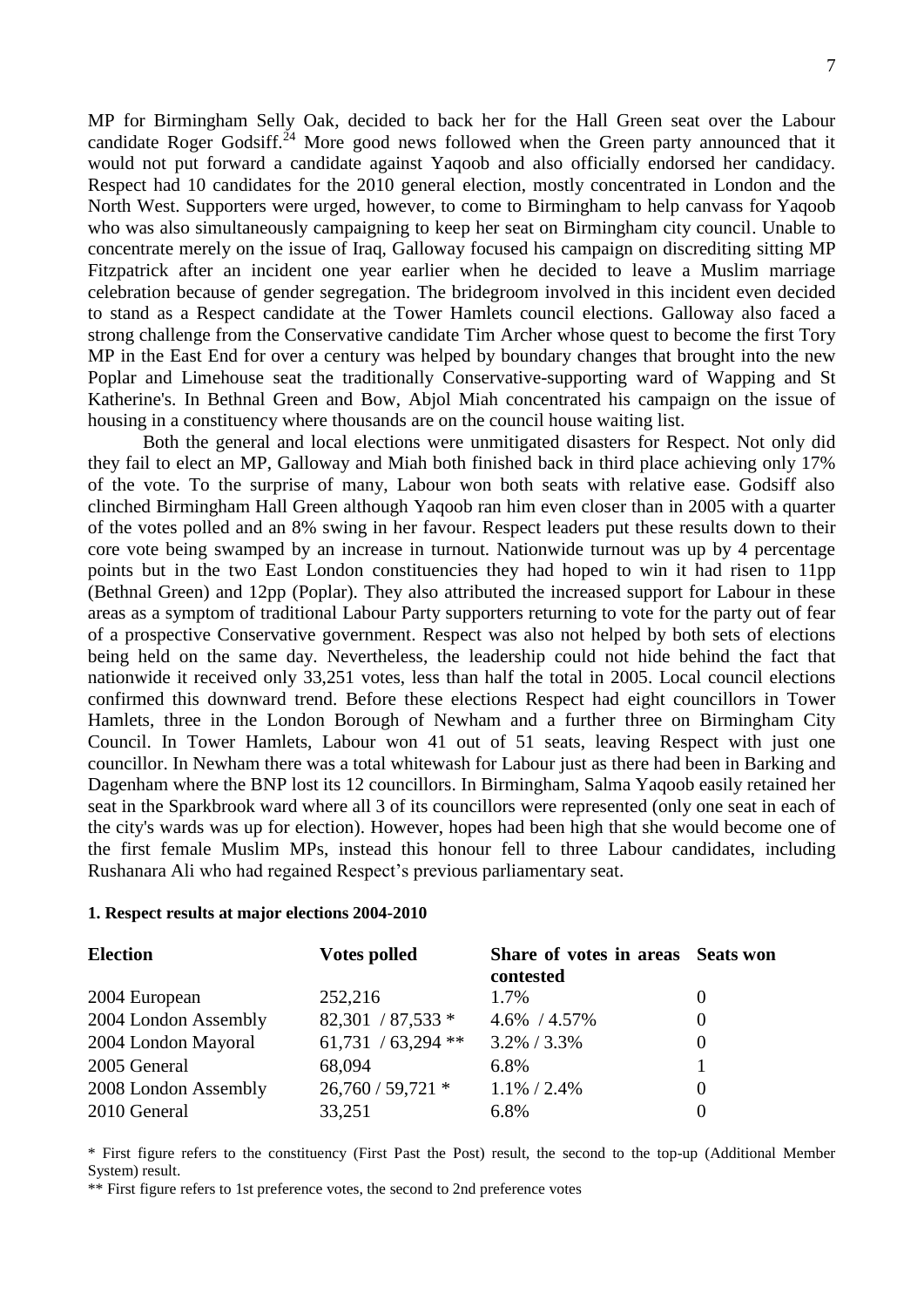#### *Getting out the vote*

Since its inception, Respect has sought to position itself as a 'genuinely left' alternative to New Labour. Galloway himself has often described the party as the 'ghost of Labour's past' that would provide an alternative for left-wing voters who no longer felt represented by either Tony Blair or Gordon Brown. However, given the low levels of support for other parties to the left of Labour in Britain, Respect's electoral strategy has largely been based on targeting disenchanted Muslim voters dismayed by Labour and in particular by the decision to invade Iraq.<sup>25</sup> Despite not having the resources of the mainstream parties, Respect's finances were quite healthy in the early years due to generous donations. The party spent more money on its 2005 general election campaign than established parties such as the Scottish National Party (SNP) and the Ulster Unionist Party (UUP).<sup>26</sup> Finding donors was never a problem for the first three years even if the party had occasionally been forced to return impermissible donations.<sup>27</sup> In the early phases of the coalition, local Respect branches in cities such as Sheffield, Preston, Brighton and Bristol, reflected the existing radical left and those interested in alternative politics. However, candidates for elections in these areas struggled to achieve success. The First Past the Post system makes it hard for smaller parties to win seats, although it can favour those parties whose support is geographically concentrated. Given the distribution of many Muslim communities in the UK, those involved in Respect knew that they could capitalise on the weakness of Labour in some of its former strongholds and that a significant number of Muslim voters would be willing to switch their allegiance.<sup>28</sup> Election material initially projected Respect as 'the party for Muslims' and focused not only on the Iraq war but also antiterrorism legislation brought in by the government.<sup>29</sup> However, at no point did it attempt to market itself as a 'Muslim political party' in the same vein as the failed Islamic Party of Britain (IPB) or the short lived Muslim Party in Birmingham.<sup>30</sup> After the party's first election campaign in June 2004, it became apparent that the mere presence of Muslims in a given area was not enough for Respect candidates to receive support. In certain areas of high Muslim population (Yorkshire, Lancashire, Leicester) the party had little or no impact. The two areas where progress was made were Birmingham and East London, no doubt because the anti-war movement was already well established in these two areas and Respect activists had gained local credibility for their involvement in this movement. After 2005, Respect focused the majority of its efforts on these two areas with an essentially local campaigning strategy.

In order to understand this strategy, and also the difficulties Respect has faced in gaining support - despite widespread disappointment with the Labour government, one must be aware of the politics of certain wards and constituencies with a large population of South Asian origin. It is no secret that bloc voting, patronage politics and encouraging residents to vote according to family or kinship ties have long been endemic in certain areas, practices that traditionally benefited the Labour Party. 74% of Muslim councillors interviewed for one piece of research conducted in the late 1990s acknowledged having 'attempted to invoke loyalties along kinship/caste/biraderi lines in their appeals to Muslims at the local level'.<sup>31</sup> Outright vote rigging has also characterized, and marred, some electoral contests, especially in Birmingham where in 2004 it was revealed that illegal practices with postal votes were widespread. In April 2005, six Labour councillors were found guilty of fraud "that would disgrace a banana republic".<sup>32</sup> The Respect Party, and George Galloway in particular, campaigned against vote-rigging through postal voting and called for an end to postal voting on demand. Salma Yaqoob launched a legal challenge against the Labour victory in the Birmingham Sparkbrook and Small Heath constituency in 2005 arguing that there had again been irregularities with postal voting. Respect's own electoral success has been closely tied to the percentage of electors who are Muslim. Sparkbrook ward in Birmingham, which until recently was entirely represented by Respect councillors, actually has the highest percentage of Muslim residents in the whole of the UK (59%). Other wards where Respect have managed to elect more than one local councillor such as Shadwell in Tower Hamlets and Green Street West in Newham also have a high concentration of residents who identified themselves as Muslim in the 2001 census (52% and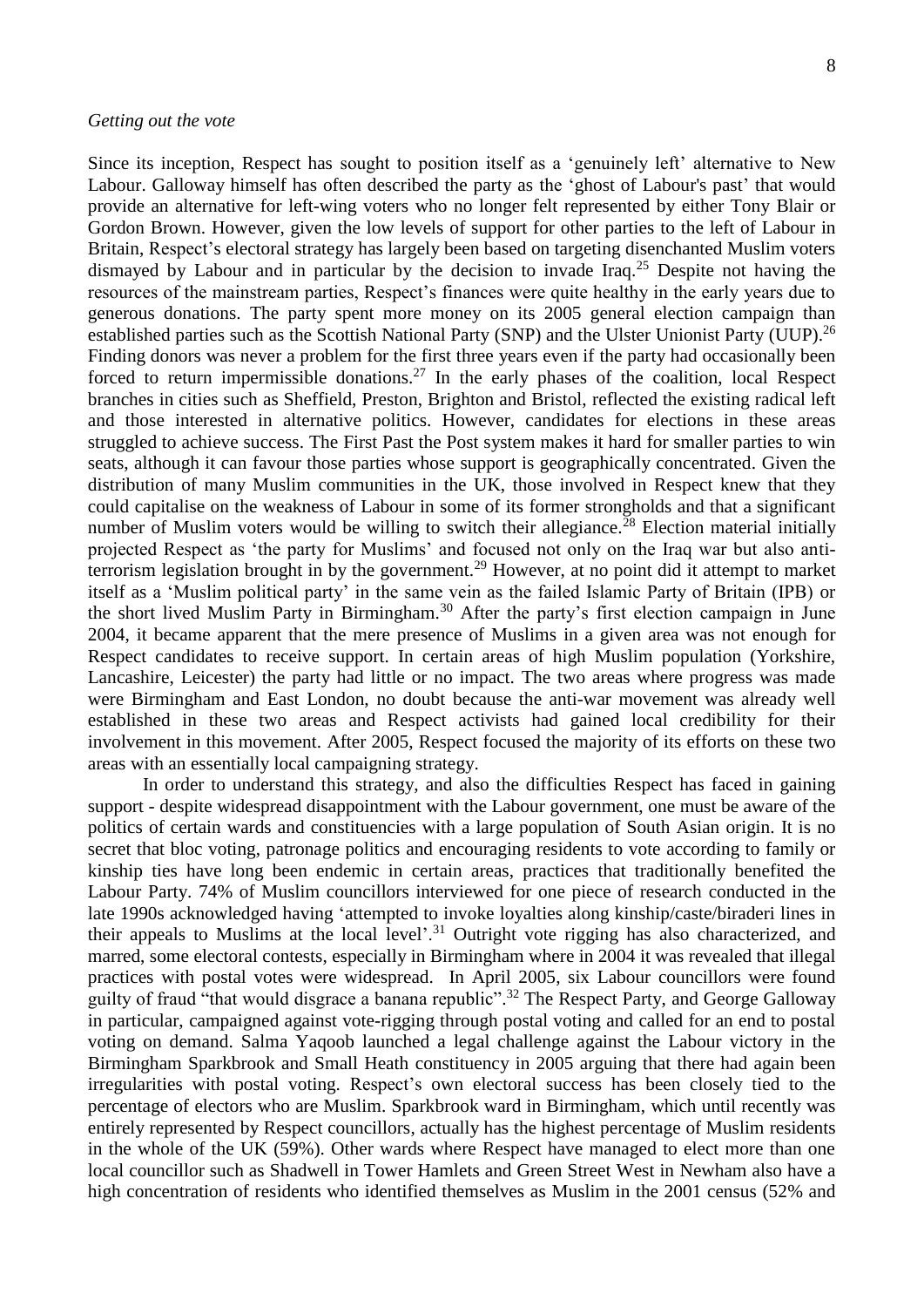47% respectively).<sup>33</sup> Those Respect candidates that have been elected have invariably also been Muslim despite the party also fielding non-Muslim candidates. This was in fact one of the reasons for the split with the SWP. Despite all the efforts put into electing Respect candidates by SWP activists, they could never seem to elect one of their own.<sup>34</sup> After the split, senior figures in the SWP even accused Respect of 'Tammany Hall communalism'.<sup>35</sup>

There can be no doubt that Respect's support came disproportionately from the Muslim community although it did not aim to base itself alone on these voters. Allegations that Respect merely appeals to the 'Muslim vote' are overly simplistic. They also ignore the fact that all the main parties engage in tactics designed to win over specific communities. This is merely the nature of ethnic politics in Britain, which in turn is a result of the voting system which makes ethnic minority communities kingmakers at election time. One critical study of Respect noted that 'a sizeable proportion of the party's activists, candidates and representatives appear to come from Asian or Muslim backgrounds<sup>36</sup> Again, this is far from being unique to Respect. It has now become common for all parties to put forward Muslim candidates in areas with large numbers of Muslim voters and not just in local elections. In the 2010 general election, all three major parties put forward Muslim candidates in the constituencies of Birmingham Ladywood and Bethnal Green and Bow. It would appear, then, that all parties try to appeal to a Muslim electorate. One of the most interesting developments in recent years is the establishment of the Conservative Muslim Forum set up after the 2005 election in order to connect Muslim voters with the Tories. Since then, two Muslim MPs have been elected for the Conservatives (Rehman Chishti and Sajid Javid) thanks in part to the introduction by David Cameron of the so called 'A-list' of parliamentary candidates. Baroness Warsi was also named as Minister without Portfolio.

Persuading people to vote for Respect, Muslim or not, required investment in local community politics. The party worked particularly hard to gain the trust of female voters and put forward a number of female candidates, notably Salma Yaqoob. She has gained much praise for the work she has done for the residents of her ward in Birmingham and was unsurprisingly re-elected as a councillor in 2010 with 45% of the vote. As a Muslim woman, she often has had to fight against the conservatism of some in the local community, as she explained in an interview:

I've had death threats and criticism that I support gays – because I have a clear anti-discrimination position – and there have been claims that it is haram [forbidden in Islam] to vote for women. People say to me, 'Have you no shame?' and they accuse me of immodesty and ask my husband why he lets me speak in public. It's still an uphill struggle.<sup>37</sup>

She was also criticised when the Respect Party chose a candidate who happened to be from the same *biraderi* as a standing Liberal Democrat councillor. Respect relied more on a youth vote that was often in opposition to traditional ethnic politics. Those Muslim councillors who were elected for Respect also tended to be younger, thereby contributing to breaking down the tradition of electing older 'community leaders' who had strong ties 'back home' in South Asia. Former Respect councillor Harun Miah explains the importance of the youth vote:

Because this time [2010 general election] all the candidates are Bengali, there will be a split in the community. However, younger voters are more likely to vote for the candidate they want rather than simply following the family or wider community. This has always played into the hands of Respect.<sup>38</sup>

The involvement of young people in the election campaign of 2005 was certainly crucial in helping George Galloway get elected and almost achieved the same result for Salma Yaqoob.<sup>39</sup> By 2010, many of those who had initially been mobilised as part of Youth Respect had become disillusioned and the party could no longer count on such a wide network to go out and canvass for votes.

Some observers have also cited Respect's ties to religious organisations and mosques as being crucial to its success, particularly after Galloway's 2005 victory in Bethnal Green and Bow.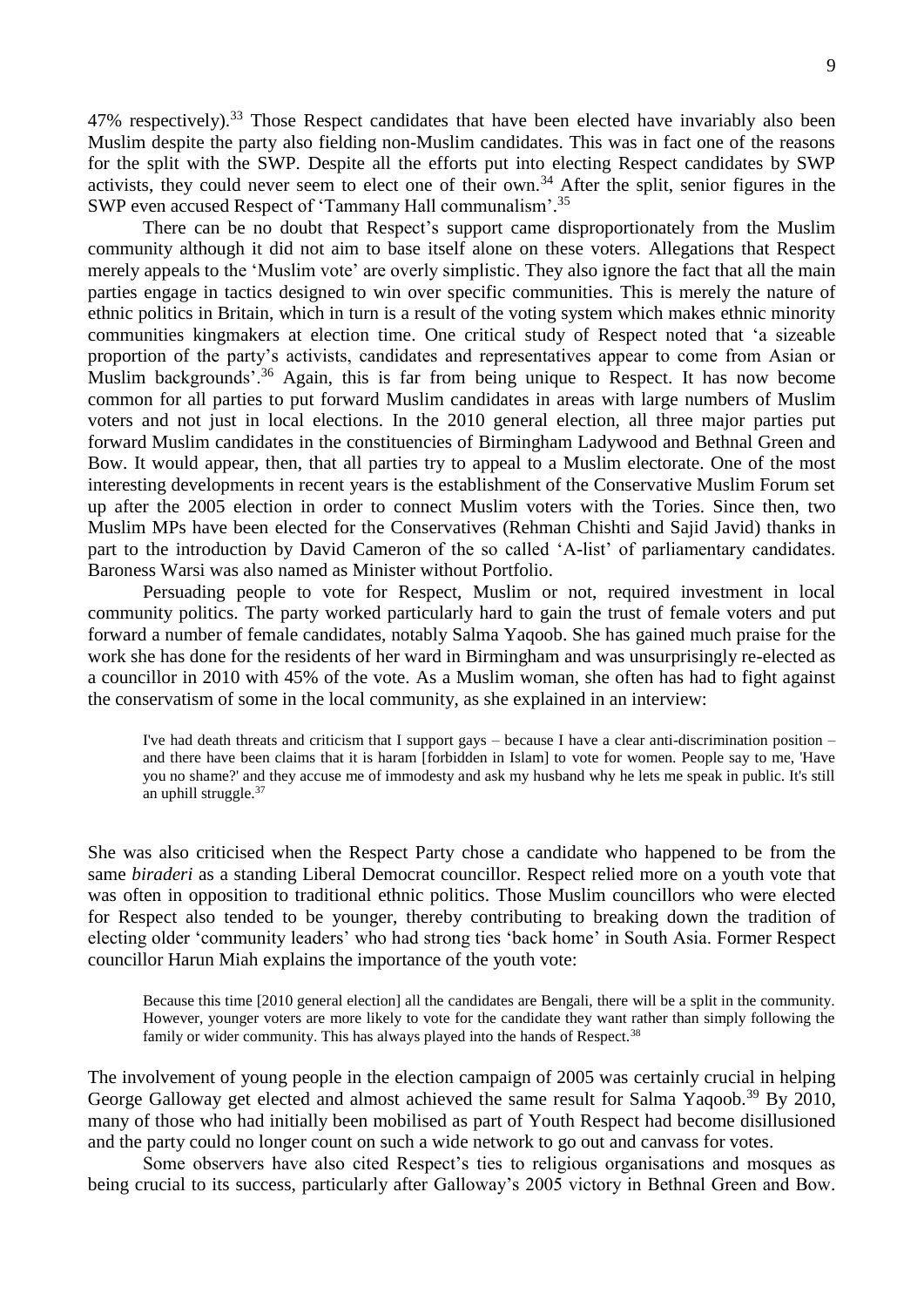## This is something which Respect activists have in fact never attempted to hide, as Abjol Miah explains:

No politician in Tower Hamlets is going to avoid rubbing shoulders with the big mosque [East London Mosque]. Oona King did it; ministers come and do it – because when they want something they'll go to the right places. It's natural. If I'm a councillor standing for election, I'd want to make sure that my local church, my local TRA [tenants and residents association], the school governors and my local mosque are all on board with me. Of course I'm going to approach them and speak in their gatherings. I'm not going to exclude myself from that, they need our help and we need their votes! They're part and parcel of society and an important power broker – we have to recognise and accept that. The Labour Party recognises that and the Tories do too and they both utilise that to full effect…Respect as a party never officially approached the [East London] Mosque but their support was crucial for George's campaign. All the mosques helped George because he did the right thing, he went and visited them and talked to them. They gave him advice and he took their advice but Respect never went to these institutions [seeking an agreement]. We've never done that because of the internal criticism of being just focused on Muslims. 40

More recently, in Tower Hamlets both Respect and the local Labour Party have been accused of being in the hands of Islamic Forum Europe (IFE), an organisation that has its headquarters at the East London Mosque. Abjol Miah himself was accused of being an IFE activist in *The Daily Telegraph* and the Dispatches documentary *Britain's Islamic Republic* that aired on Channel 4 in March 2010, something he has always vehemently denied.<sup>41</sup> The extent of the influence of this organisation and other Islamic groups on local politics is difficult to ascertain. However, most keen political observers in areas such as Tower Hamlets are well aware that such religious organisations and their members are important local actors. The emergence of Respect and its ability to get candidates elected is simply proof of this.<sup>42</sup>

# *Any future for Respect?*

After the disastrous election results of May 2010, many might have expected Respect to fold. These results certainly discouraged many activists and the party conference in November that year resembled a local PTA meeting such was the meagre attendance. One small cause for hope was the election of Lutfur Rahman as the first directly elected mayor of Tower Hamlets. Respect activists had been the driving force behind the petition to get a referendum on whether to have an elected mayor and also campaigned heavily for the yes vote which prevailed with 60.3%. Respect leaders saw this as a major tactical victory by placing executive power in the hands of the elected mayor rather than the previous cabinet system which favoured the Labour Party. In the mayoral election itself, they had thrown their weight behind Rahman who had initially won the Labour Party selection contest by an overwhelming majority before being deselected by the National Executive Committee.<sup>43</sup> George Galloway had even considered throwing his hat into the ring before Rahman eventually decided to stand as an Independent. He was subsequently elected with a landslide 52% of the vote and in the subsequent by-election in December 2010 for the council seat he had vacated, the Respect candidate Fozol Miah won back his place in the council chamber that he had lost in May. At the start of 2011, Respect was down but not completely out. Galloway set his sights on election as an MSP and started campaigning in Glasgow where he had been an MP from 1987 to 2005. He was seeking election as part of the regional list for the city which crucially employs a proportional voting system. This factor had led to the election of Scottish Socialist Party candidates to Holyrood in 1999 and 2003. South Glasgow is home to a large Muslim population of Pakistani origin, indeed the first ever Muslim MP in Britain was Mohammad Sarwar who vacated his Glasgow Central seat for his son Anas at the 2010 general election. Galloway hoped that if he could pick up votes from the Muslim community and supporters of the far left, including some of his previous supporters in the area, he would gain the 5% of the vote needed for election on the regional list. Galloway's campaign focused on an anti-cuts message and went under the banner of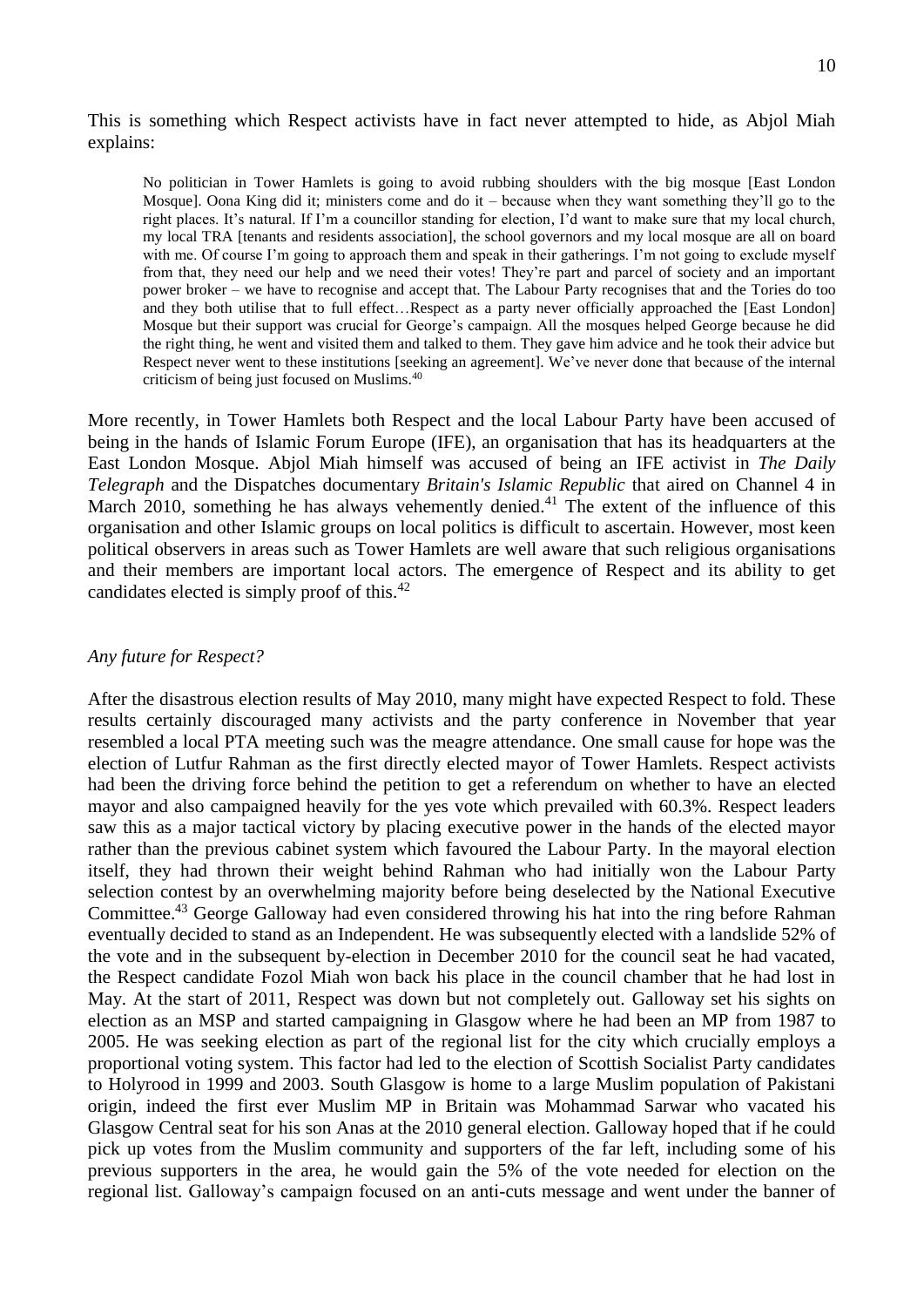the Coalition Against the Cuts. In the end, Galloway's 6,972 votes amounted to a mere 3.3%, well behind the Scottish Green Party candidate Patrick Harvie who picked up the last seat on the Glasgow list. On the very same list two new Muslim MSPs were elected, Humza Yousaf for the SNP and Hanzala Malik for Labour. The Birmingham City Council elections brought more misery for Respect as local councillor Mohammed Ishtiaq lost out to Labour, leaving the party with only two elected representatives in Birmingham. This was then reduced to one when in July 2011 Salma Yaqoob announced her decision to resign citing health problems

The future remains bleak for Respect. It is extremely unlikely that the party could ever hope to elect an MP again under the current voting system. Galloway's success in 2005 was only possible because of the importance of the anti-war protest vote during an election when Labour's overall victory was assured. Even then, he scraped through with the narrowest of margins. His inability to win a seat in the Scottish Parliament, a significantly easier task given the voting system, also indicates that his star is waning, even if one should never bet against him achieving another spectacular election victory in the future. A return to the fold of Labour seems unlikely given the comments he has made about some of his former parliamentary colleagues, but under the leadership of Ed Milliband this scenario is not entirely out of the question if Galloway were to tone down his rhetoric. Few would doubt Galloway's inner desire to return as a prodigal son to the party he had joined as a boy. During his campaign for Holyrood, the Dundonian repeatedly claimed that he was 'a Labour man' who stood for 'real Labour values.' Although some Respect figures have some sympathy for Ed Milliband after he admitted that the Iraq war was a mistake, this does not mean that they would necessarily join or re-join the Labour Party. Nevertheless, Respect members have actively joined Labour activists in organising demonstrations against the cuts in public services such as the 'March for the Alternative' on 26<sup>th</sup> March 2011.

If Salma Yaqoob were to return to politics, there could also be a place for her amongst the ranks of Labour. Indeed, she was courted by all the major parties after narrowly losing out to Roger Godsiff in the general election of 2005 and admitted that she had been offered a safe seat by Labour in 2010.<sup>44</sup> However, her stance on some issues may be seen by many as a potential liability. In February 2011 she and her fellow Respect councillors in Birmingham were criticised for refusing to join a standing ovation in the council chamber for a Royal Marine Commando who had received the George Cross for his actions in Afghanistan. Yaqoob would certainly be an outspoken MP and admitted that 'I couldn't speak like I do if I was in Labour'.<sup>45</sup> Nevertheless, she has developed a national profile following several combative appearances on BBC's Question Time and would certainly be an ideal spokeswoman if Labour were seeking to win back disillusioned left-wing voters who felt alienated by changes wrought by New Labour. She could also help to repair the damaged bonds between the party and Muslim voters even if the days when ethnic minority votes automatically went to Labour are long over.

Abjol Miah has taken over from Yaqoob as Respect Party National Chair and faces an unenviable task in trying to make the party relevant again. The stark realities facing him had already been acknowledged by Clive Searle, the National Secretary, after the electoral setbacks of May 2011:

It appears clear now, with the exception of Tower Hamlets with its peculiar local circumstances, that the electoral space that we have sought to occupy in recent years has been closing since the final few weeks of the 2010 General Election campaign. As voters were faced with a stark choice between Labour and Tory governments most working people – many of whom had spent the previous few years disillusioned with Blair and then Brown - returned to the Labour fold. With the ConDems in power, and viciously cutting essential public services, that process has continued – and is likely to accelerate as the cuts begin to bite.<sup>46</sup>

The party has had to accept that it has lost those voters whom it had initially prised away from Labour. Its major weakness has been the inability to implant itself nationwide with Respect branches effectively being restricted to London and Birmingham with tiny pockets of support in areas such as Bradford, Bristol and Greater Manchester. Financial constraints have hampered any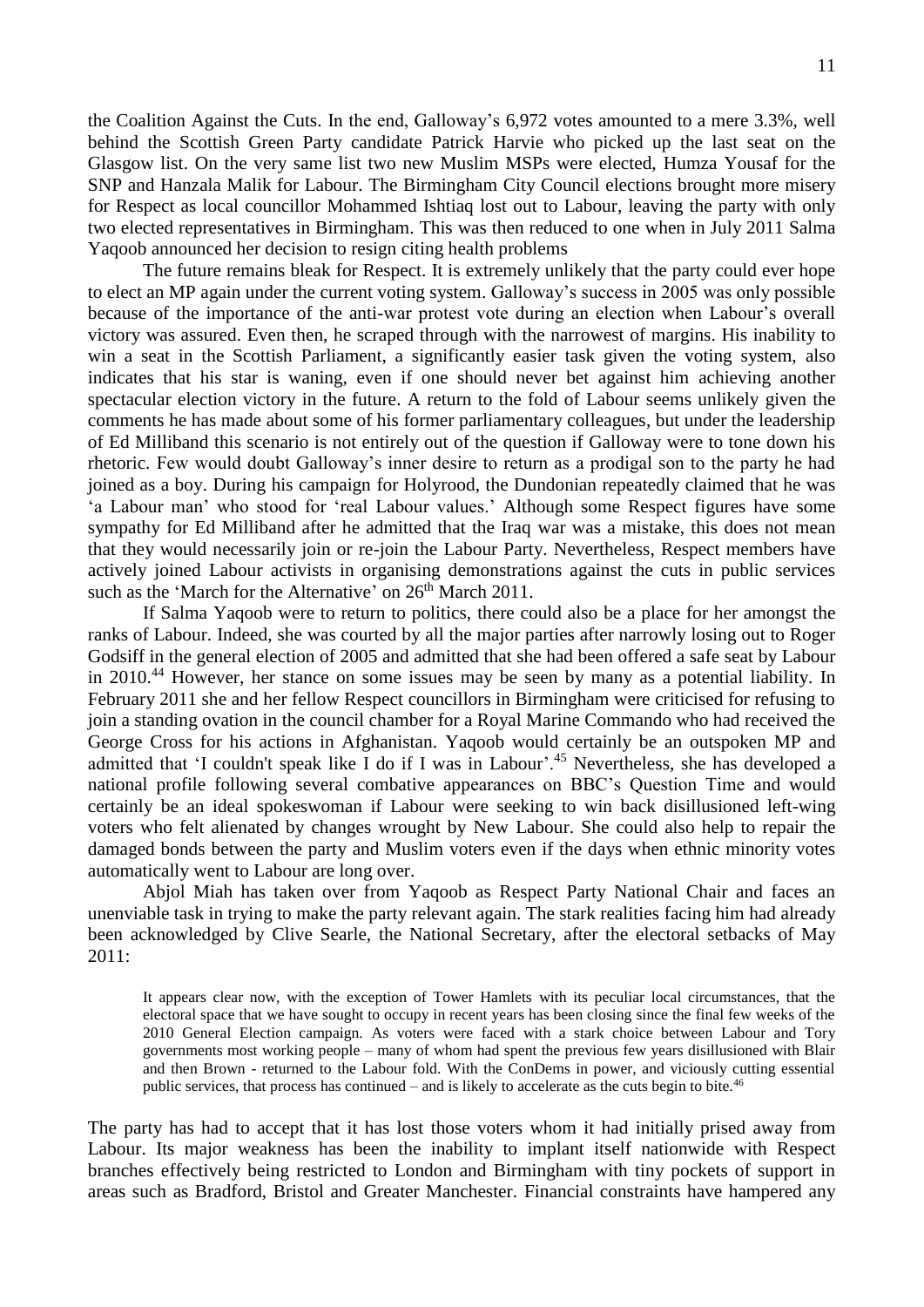prospect of further expansion and too much responsibility was also heaped on the shoulders of Galloway and Yaqoob, the only recognizable figures associated with the party which, in the minds of most, was indelibly linked with the anti-war movement. Compared to forays into electoral politics by other groupings of the radical left, Respect's achievements can be seen as remarkable. It changed the political landscape in Tower Hamlets, although it now has just two councillors in the borough and a lone representative on Birmingham city council. The party will now have to concentrate on rebuilding itself in these areas and work towards the next set of local elections. Even if Respect does not survive until then, it has proved to be an interesting experiment in local democracy by demonstrating that small parties can have some limited success in British politics if they implant themselves in local communities. Gaining national recognition is however a much more arduous task, even with the mercurial and 'indefatigable' George Galloway.

> *The University of Edinburgh, Edinburgh, UK t.peace@ed.ac.uk*

<sup>16</sup> The transcript and video of this interview is available at

<u>.</u>

[http://news.bbc.co.uk/2/hi/uk\\_news/politics/vote\\_2005/blog/4519553.stm](http://news.bbc.co.uk/2/hi/uk_news/politics/vote_2005/blog/4519553.stm)

<sup>1</sup> This article was written during a postdoctoral fellowship at the *Chaire de recherche en immigration, ethnicité et citoyenneté* (CRIEC) and I thank Professor Micheline Labelle and Professor Rachad Antonius for hosting me and providing such a wonderful research environment in Montreal. I also wish to thank Dr Chris Hanretty and the two anonymous reviewers for their insightful comments and suggestions.

<sup>2</sup> The only exceptions are R. Briggs, 'Who's afraid of the Respect party?', *Renewal*, 15, 2007, 89-97 and A. Clark, K. Bottom and C. Copus, 'More Similar Than They'd Like to Admit? Ideology, Policy and Populism in the Trajectories of the British National Party and Respect', *British Politics*, 3(4), 2008, 511-534.

<sup>3</sup> C. Copus, A. Clark, H. Reynaert and K. Steyvers, 'Minor Party and Independent Politics beyond the Mainstream: Fluctuating Fortunes but a Permanent Presence', *Parliamentary Affairs*, 62(1), 2009, 4-18.

<sup>&</sup>lt;sup>4</sup> The role of the MAB overshadowed the early work conducted by a group of Muslim professionals from London named *Just Peace*.

<sup>5</sup> Galloway was found guilty of four of the five charges of bringing the party into disrepute (notably encouraging British troops to refuse to obey orders in Iraq).

<sup>6</sup> G. Galloway, 'Why I will stand against New Labour', *The Guardian*, 30 October 2003

<sup>7</sup> M. Tempest, 'Monbiot quits Respect over threat to Greens', *The Guardian*, 17 February 2004.

<sup>8</sup> Respect election manifesto 'A manifesto for the European elections on June 10: A referendum on Blair'.

<sup>9</sup> See D. Aaronovitch, 'Same old guff with an added ingredient', *The Guardian*, 5 June 2004 and S. Coates, 'Galloway group has air of familiarity, *The Times*, 9 June 2004.

<sup>&</sup>lt;sup>10</sup> In 1999 the Green Party elected an MEP in London with 87,545 votes but in 2004 the threshold was 115, 000. For a more detailed analysis of Respect's performance see G. Borisyuk, C. Rallings, M. Thrasher and H. van der Kolk, 'Voter support for minor parties: Assessing the Social and Political Context of Voting at the 2004 European Elections in Greater London', *Party Politics*, 13(6), 2007, 669-693.

 $11$  Parties must win at least 5% of the party list vote in order to win any seats in the London Assembly.

<sup>&</sup>lt;sup>12</sup> This was not Respect's first elected representative as Galloway was still MP for Glasgow Kelvin and sitting councillors in Nuneaton and Preston had joined Respect.

<sup>&</sup>lt;sup>13</sup> The exception was the late Tony Banks (West Ham) who was one of the Labour rebels who voted in favour of the backbench amendment that the case for war with Iraq was "unproven". He did not contest his seat in 2005.

<sup>14</sup> P. Barkham, 'MP accuses Galloway backers of anti-semitism' *The Guardian*, 12 April 2005.

<sup>15</sup> P. Webb, 'The Continuing Advance of the Minor Parties', *Parliamentary Affairs*, 58(4), 2005, 757-775

 $17$  His decision to participate drew much derision in the media but also serious political criticism for wasting his time on television instead of working for his constituents. W. Pavia, 'Where's our MP? Constituents say Galloway should get back to work', *The Times*, 9 January 2006.

<sup>&</sup>lt;sup>18</sup> In the Newham mayoral contest Akhtar Jafar came in second behind the incumbent Robin Wales.

<sup>&</sup>lt;sup>19</sup> Keith was defeated in 2006 by Abjol Miah who had attended his lectures at Goldsmiths university. Keith again failed in his bid for re-election at the 2010 local elections in Tower Hamlets.

<sup>&</sup>lt;sup>20</sup> The rebel councillors initially set up a new political group called Respect (Independent). Oliur Rahman, Rania Khan and Lufta Begum eventually defected to Labour in 2008 and since 2010 have again become independents. The other rebel Ahmed Hussain eventually joined the Conservatives.